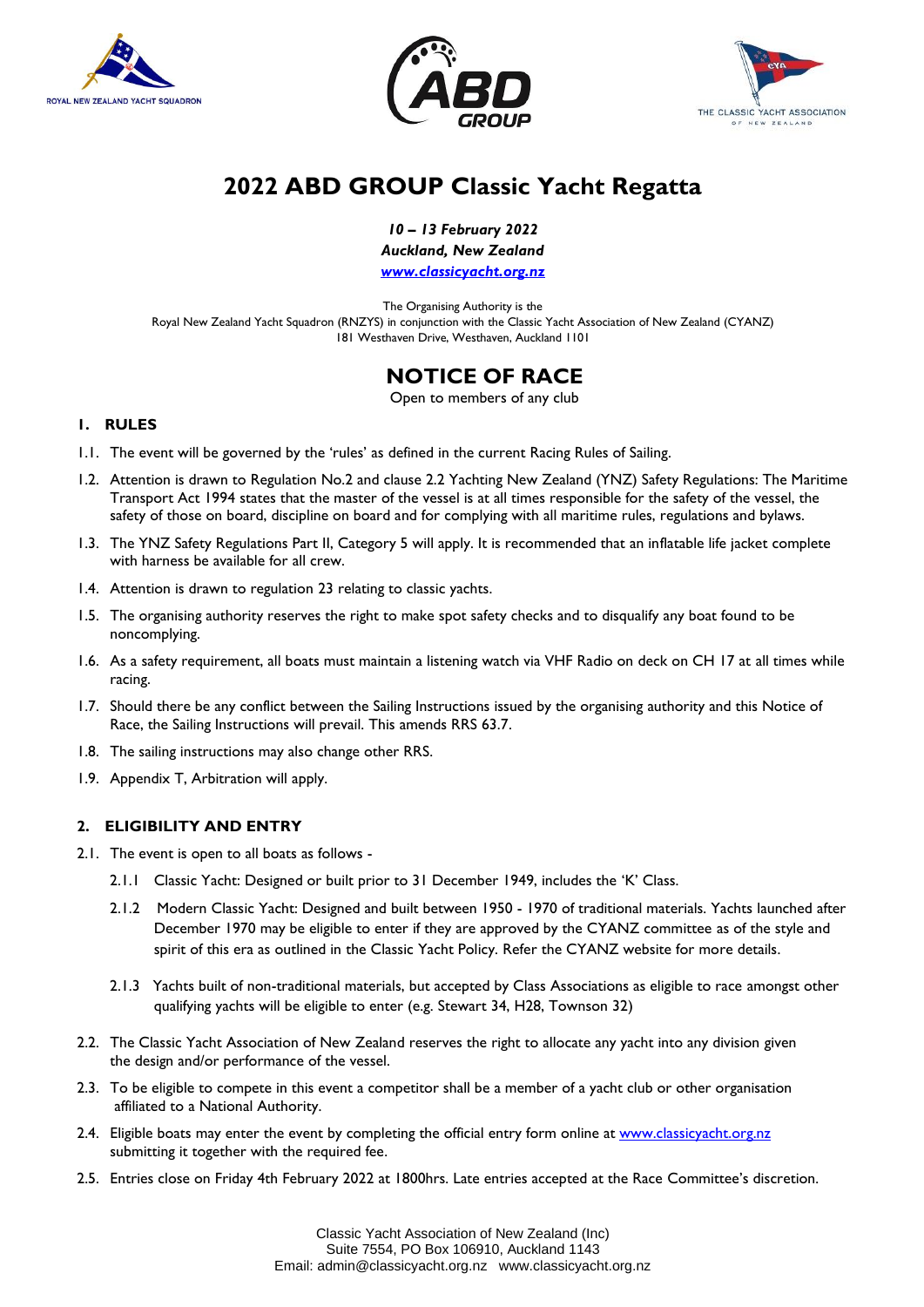





## **3. DIVISIONS**

The following divisions will apply to each race individually and the series results and other divisions may be added at the Race Committee's discretion:

- 2.1.2 Division 1 Classic A Bermudan
- 2.1.3 Division 2 Classic A Gaff
- 2.1.4 Division 3 Classic B Bermudan
- 2.1.5 Division 4 Classic B Gaff
- 2.1.6 Division 5 Modern

#### **4. ENTRY FEE**

4.1 Entry Fee \$165.00

## **5. SCHEDULE OF EVENTS**

- 5.1. The Classic Regatta with be held from Thursday 10 February to Sunday 13 February 2022.
- 5.2. **Registration & Skippers Briefing**: Registration and briefing will be held at 1830hrs on Thursday 10 February in Race HQ at the Royal New Zealand Yacht Squadron. Registration and attendance is mandatory for all skippers or a designated crew member from each yacht.

#### 5.3. **Racing Schedule:**

- Race 1 Friday 11 February 2022 warning signal 1545hrs
- Race 2 Saturday 12 February 2022 warning signal 1055hrs
- Race 3 Saturday 12 February 2022 follows Race 2
- Race 4 Sunday 13 February 2022 warning signal 1055hrs
- Race 5 Sunday 13 February 2022 follows Race 4
- 5.4. **Social Events:** Race HQ will be open on Friday and Saturday evenings for post-race drinks and informal race day prizegivings.
- 5.5. The official Event Prizegiving and a BBQ buffet will be held in the RNZYS Ballroom on Sunday evening.

## **6. SAILING INSTRUCTIONS**

6.1. The Sailing Instructions will be available on the Event website by Wednesday 2nd February 2022, [www.classicyacht.org.nz](http://www.classicyacht.org.nz/) and will also be available at the skippers briefing.

#### **7. RACING AREA AND COURSES**

- 7.1. The races will be held within the Waitemata Harbour, and Hauraki Gulf.
- 7.2. The courses will be as described in the Sailing Instructions.

## **8. SCORING**

8.1. A total of 5 races are scheduled, 1 race will constitute a series. Each boat's series score shall, subject to rule 90.3(b), be the total of her race scores excluding her worst score.

#### **9. PENALTY SYSTEM**

9.1. Rule 44.1 (Two Turn Penalty) shall apply to all boats.